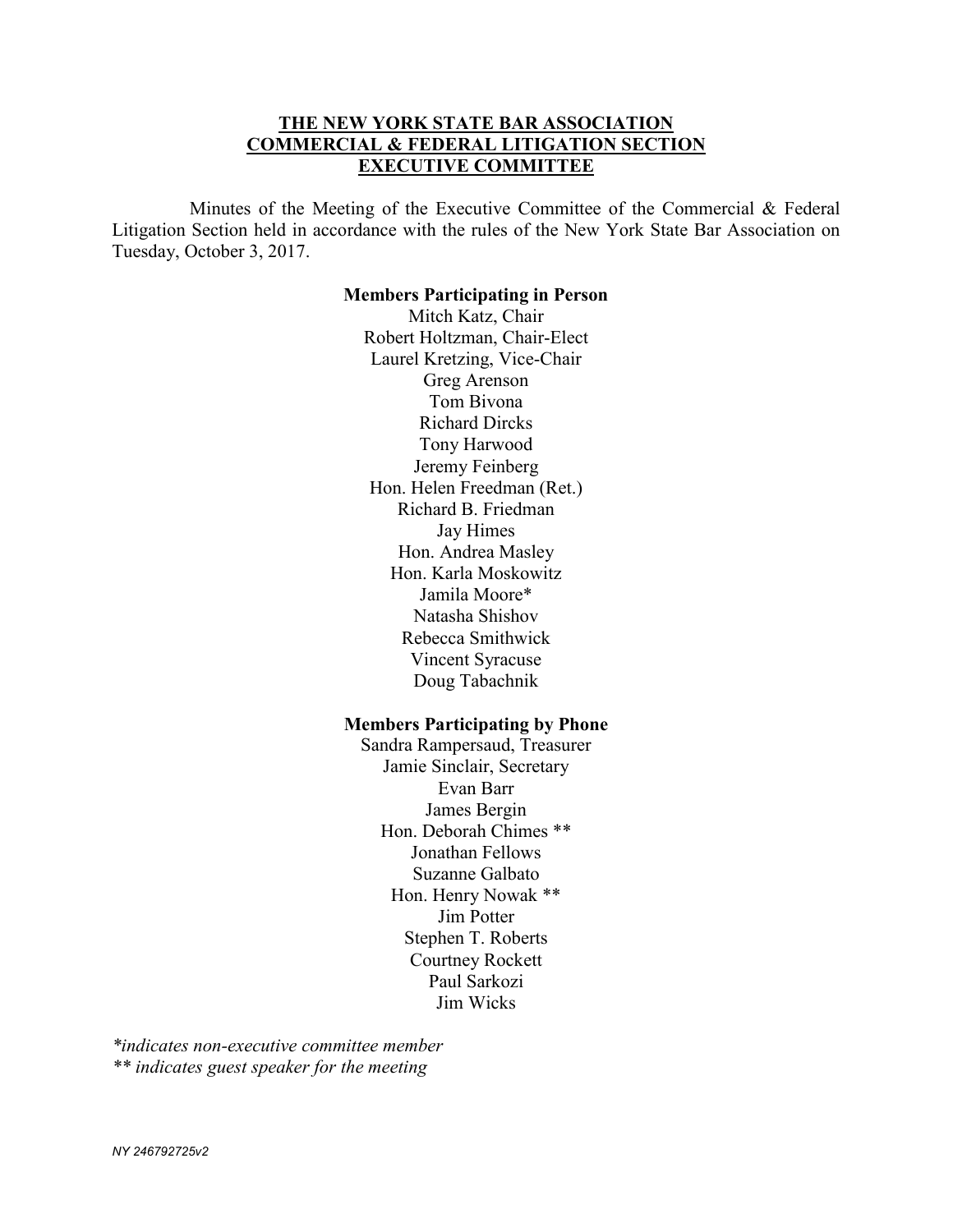The meeting came to order at 6:00 p.m. Section Chair Mitch Katz called the meeting to order and invited guest speakers Deborah A. Chimes and Henry J. Nowak, Justices of the Supreme Court, 8<sup>th</sup> JD, Commercial Division to provide remarks, which were given via video conference.

### **Guest Speakers: Deborah A. Chimes and Henry J. Nowak**

Justices Chimes and Nowak discussed the fact that Commercial Division justices hold 3 year terms in the  $8<sup>th</sup>$  JD. They also discussed practices in their chambers, approaches to conferencing cases prior to trial, and the "two-tiered" mediation program. In the mediation program, the judge will order mediation for the parties, but if either party feels, after participating for the first two hours, that the mediation is not productive, either may suspend it without any charge. For cases that do not settle through mediation, the case will proceed through discovery. Both judges discussed the various tools they use in getting parties to consider settlement, as well as pet peeves they have with respect to motion practice in their courtrooms. The discussion concluded with the judges taking questions for members, and noting the reception and impact the Section's Women's Task Force Report has had on their practice rules and courtrooms.

## **Approval of September 7, 2017 Meeting Minutes**

The September 7, 2017 Meeting Minutes were unanimously approved.

## **Preliminary Report re: Judiciary Law § 470**

Vincent Syracuse, on behalf of the Legislative and Judicial Initiatives Committee, discussed the Committee's preliminary report on Judiciary Law § 470 which requires nonresident members of the New York bar to maintain an office in New York. The Committee has made a preliminary recommendation that the NY State Legislature should repeal Judiciary Law § 470, and a discussion was held by members in attendance regarding same. The preliminary report was unanimously approved with the abstention of Natasha Shishov. An edited copy of the Preliminary Report will be approved and circulated as the Section's report.

### **Scheindlin Award Update**

Section Chair Mitch Katz announced that Patricia Miller and Linda Clark will be this year's award recipients of the Shira A. Scheindlin Award for Excellence in the Courtroom. The CLE program has been severed from the award portion of the program, and it will now be a 3 credit program held in March. The award program will be held November 15, 2017 at 500 Pearl Street in the ceremonial courtroom.

### **Evening at Thurgood Marshall Events**

This second annual event, held before the Section's Annual meeting, will feature both a cocktail hour and tours of the Court and remarks by Chief Judge Robert A. Katzmann. The event will be held at the Thurgood Marshall Courthouse from 5:30 to 7:30 p.m. Ticket prices are set at \$35 per member and \$25 for members of the Young Lawyers' Section.

## **Committee Highlight- White Collar Criminal Litigation**

Executive Committee member and Chair of the White Collar Criminal Litigation Committee Evan Barr gave a brief report on the Committee's structure and practices. The Committee was created in 2007 and has a mailing list of over 200 names. The Committee aims to have guest speakers who have recently litigated a large or notorious case, which helps attract attendees, and